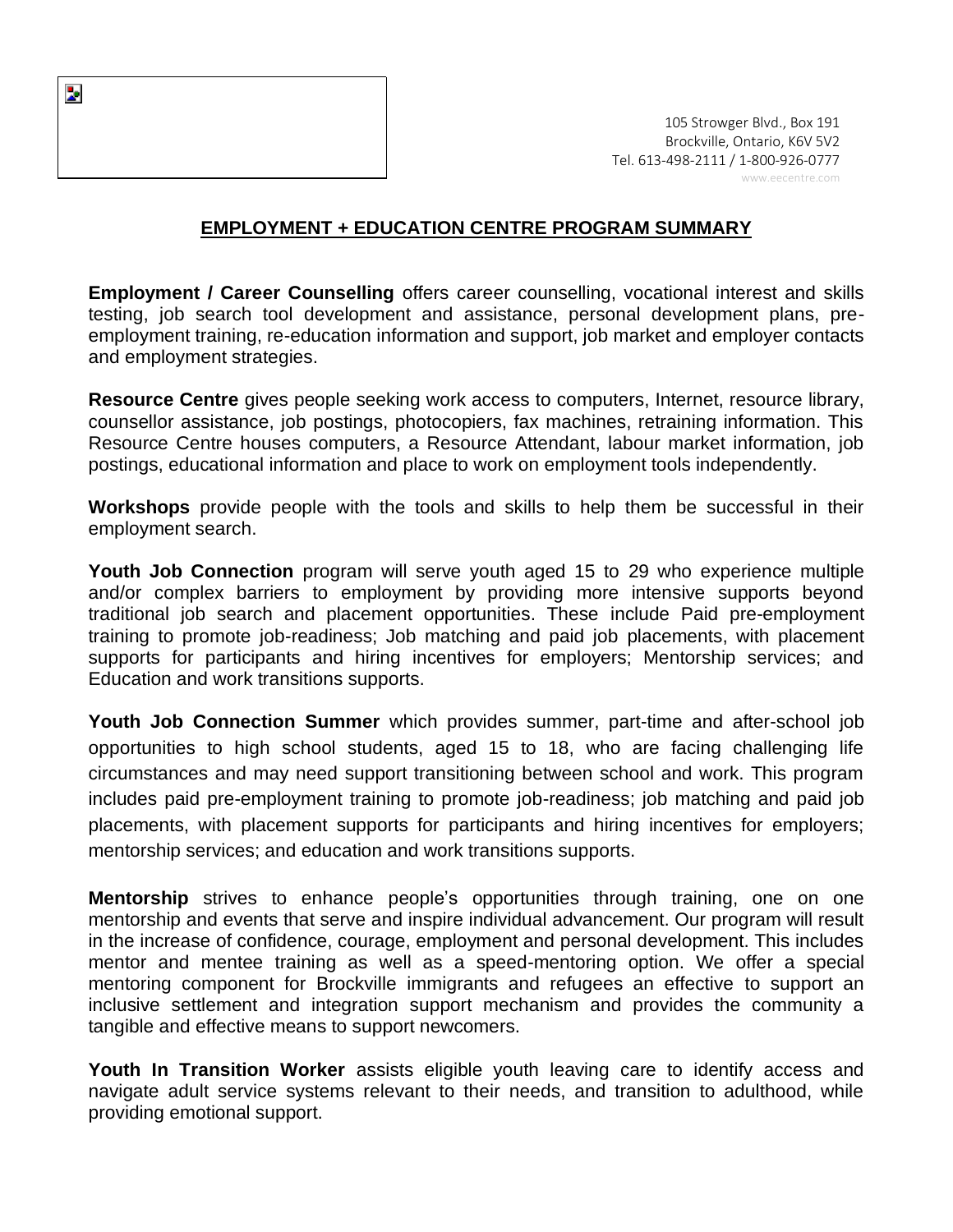

**Psychometric Tests** access to multiple standardized tests designed to measure candidates' suitability for a role based on the required personality characteristics and aptitude – used for career decision making and for employers' specific hiring needs.

**CareerLabsVR** is our virtual reality (VR) system, puts job seekers in the driver's seat to not only get tailored job information, but to see, hear, and experience the job itself... without ever leaving the career coach's office. Research shows that 90% of what we see and do is retained, something that has always been missing from Career Coaching, which is why VR is so beneficial and involves job seekers in a completely new way.

**The Game of Life** is an interactive event for graduating high school students with the purpose of introducing them to the next steps for their transition to work or school in a fun and informative way.

**Soft Skills Solutions** teaches the skills that will help job seekers compete and advance in today's job market. Soft Skills Solutions© is a free program, is approximately 25- 30 hours in length, and covers important topics that will give confidence and a competitive edge at clients' next job including workplace skills that employers are seeking.

**Hospitality Career Catalyst** in partnership with Ontario Tourism Education Corporation, this 6-week comprehensive program has many hands-on opportunities for practical skill building while specifically focusing on careers in the hospitality industry. Participants earn their Smart Serve, Service Excellence, emerit Workplace Essentials, WHMIS and Managing Safe Food Certifications.

**Getting Ahead In A Just Getting By World** powerful curriculum shares Bridges Out of Poverty concepts directly with people in poverty. Trained facilitators help people develop their own plans for stability in this 16-session experience. This training emphasizes the importance of participants—called "investigators"—learning on their own. The co-investigative process uses a self-assessment and other tools to build financial, emotional, and social resources by exploring the impact of poverty in participants' lives.

## **Work From Anywhere**

Have you ever thought about working from home, or even better having the flexibility to take your work on the road with you, but don't know where to start? Through a combination of discussion and hands-on exploration you will graduate with the tools and resources necessary to start working from home. Attendees can attend from the comfort of their own home, or access through the Resource Centre at the EEC and is run live through a webbased platform from 9 AM-12 PM Monday- Friday for two weeks, participants have the ability to tune in later or re-watch the live recording within two hours of the session ending. The workshop is followed by 4-6 weeks of job coaching to support the clients' goal achievement moving forward and to date have resulted in various successes from resource building, to the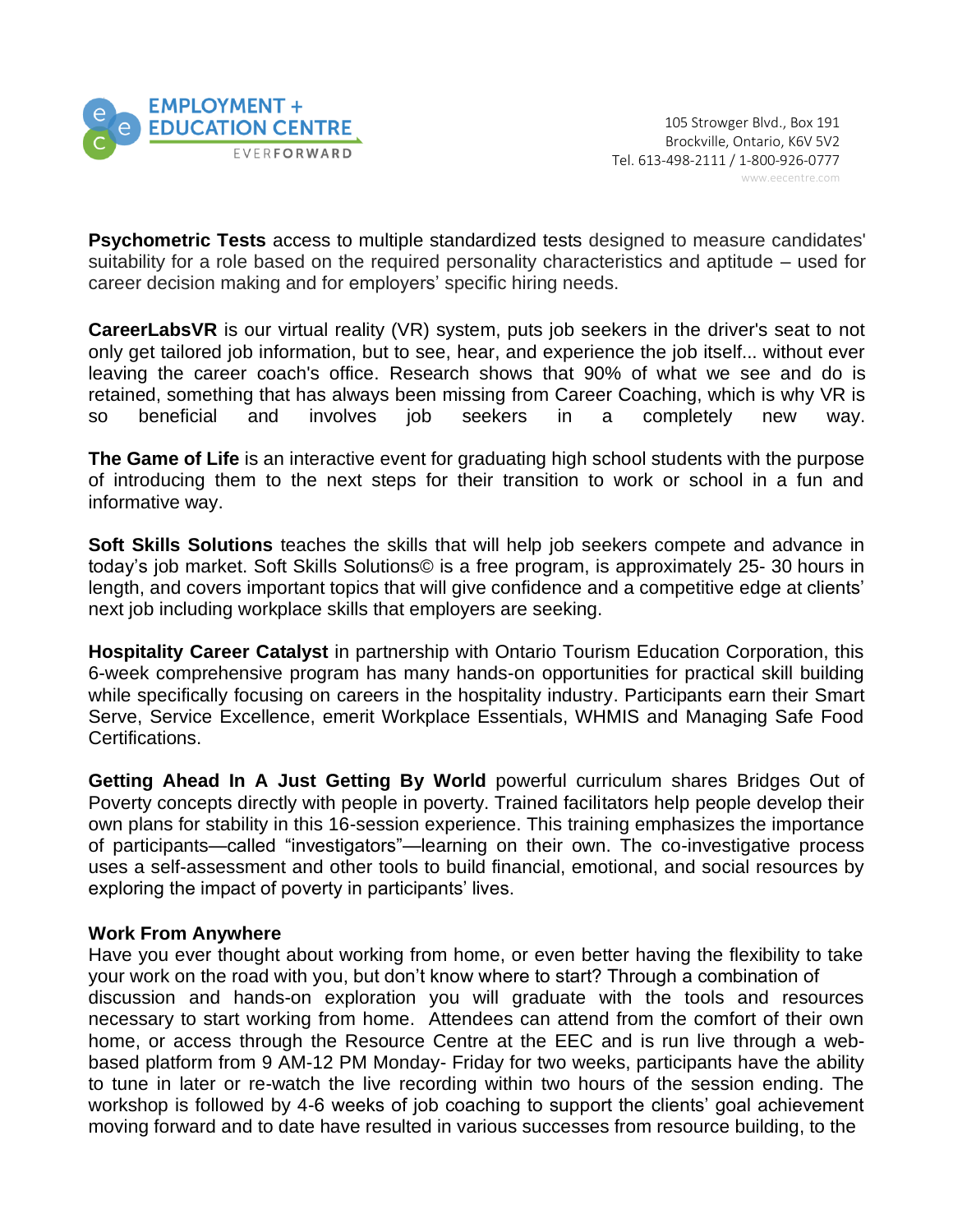

securement of full-time WFA postings—some participants even start a side hustle while working full-time.

**Services to Employers** assists employers looking for the right employees via screening services, free referral and placement services, training and wage subsidies, access to labour pools and Job Board, assistance with job fairs and hirings.

**Canada Ontario Job Grant** provides direct financial support to individual employers who wish to purchase training for their employees. The objective is to meet the unique needs of businesses that do not have the capacity to develop the training.

**Sector Specific Training** provides current certifications, sectorial approaches to skill development, mentorship, business connections and practical career strategies.

- **Real Estate Administration**
- **Sales**
- **Child Care Professional**
- **Corrections**
- **Transportation**
- **Information Technology**

**Labour Adjustment Services** implement services for displaced workers to ease the process of layoffs and closures. We assist individuals and groups to adjust to the workplace change and help with a smooth transition to re-employment. Services include

- Needs assessments
- Re-training and access to funding
- Career Counselling and decision-making coaching
- Labour market information and research
- Re-location and referrals to other services in Ontario
- Re-employment preparation and access to employment opportunities
- Financial Literacy
- Wrap-around support service for employees and their families
- Determination of literacy and numeracy skill level and refer to upgrading services
- Assistance in accessing community services and supports

**We Are The Change,** an employment preparation program, combines interactive workshops and virtual reality with practical, on-the-job training to equip our youth participants with the skills and experiences needed to build tiny homes. We are engaging construction companies, electrical, plumbing and welding businesses and other contractors needed to teach, show, supervise and mentor our youth regarding all aspects of the tiny home build. Woven throughout the program are life skills, soft skills and employability skills development sessions to build and hone the skills that our youth are needing for long-term life success. We include literacy and basic skills, essential skills training/education in these workshops, with the